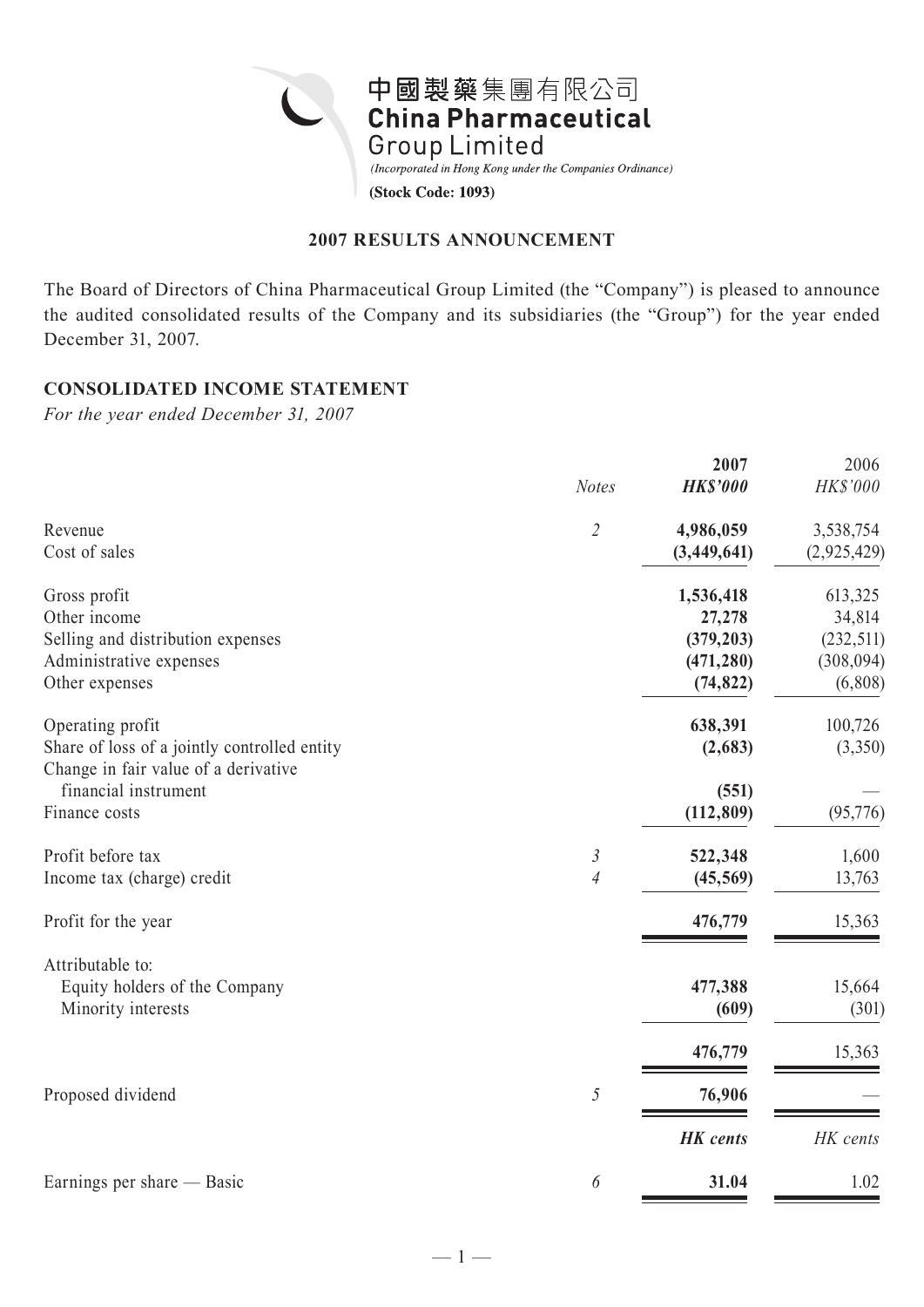# **CONSOLIDATED BALANCE SHEET**

*At December 31, 2007*

|                                                                                                                                                                                                                                                                                     | <b>Notes</b>        | 2007<br><b>HK\$'000</b>                                                       | 2006<br><b>HK\$'000</b>                                     |
|-------------------------------------------------------------------------------------------------------------------------------------------------------------------------------------------------------------------------------------------------------------------------------------|---------------------|-------------------------------------------------------------------------------|-------------------------------------------------------------|
| <b>Non-current assets</b><br>Property, plant and equipment<br>Prepaid lease payments<br>Intangible assets<br>Goodwill<br>Deposit paid for investment in an associate                                                                                                                |                     | 3,648,284<br>174,544<br>58,876<br>100,718<br>21,277                           | 3,233,026<br>145,923<br>48,275<br>55,764                    |
| Interest in a jointly controlled entity<br>Pledged bank deposits                                                                                                                                                                                                                    |                     | 20,146<br>751                                                                 | 21,646<br>1,312                                             |
|                                                                                                                                                                                                                                                                                     |                     | 4,024,596                                                                     | 3,505,946                                                   |
| <b>Current assets</b><br>Inventories<br>Trade and other receivables<br>Bills receivables<br>Prepaid lease payments<br>Tax recoverable                                                                                                                                               | 7<br>$\overline{7}$ | 927,867<br>768,828<br>281,586<br>5,384                                        | 682,935<br>574,488<br>98,501<br>4,361<br>1,165              |
| Trade receivables due from a related company<br>Amount due from a jointly controlled entity<br>Pledged bank deposits                                                                                                                                                                |                     | 14,392                                                                        | 2,660<br>13,155<br>2,792                                    |
| Bank balances and cash                                                                                                                                                                                                                                                              |                     | 436,092                                                                       | 387,405                                                     |
|                                                                                                                                                                                                                                                                                     |                     | 2,434,149                                                                     | 1,767,462                                                   |
| <b>Current liabilities</b><br>Trade and other payables<br>Bills payables<br>Trade payables due to a related company<br>Amounts due to related companies<br>Tax liabilities<br>Unsecured bank loans<br>Loans from an intermediate holding company<br>Derivative financial instrument | 8<br>8              | 1,127,786<br>169,537<br>25,820<br>14,978<br>47,103<br>976,043<br>9,404<br>551 | 754,147<br>223,118<br>11,360<br>10,454<br>15,002<br>752,000 |
|                                                                                                                                                                                                                                                                                     |                     | 2,371,222                                                                     | 1,766,081                                                   |
| Net current assets                                                                                                                                                                                                                                                                  |                     | 62,927                                                                        | 1,381                                                       |
| Total assets less current liabilities                                                                                                                                                                                                                                               |                     | 4,087,523                                                                     | 3,507,327                                                   |
| <b>Non-current liabilities</b><br>Unsecured bank loans<br>Loans from ultimate holding company<br>Loan from a related company                                                                                                                                                        |                     | 716,383                                                                       | 777,000<br>59,493<br>20,000                                 |
|                                                                                                                                                                                                                                                                                     |                     | 716,383                                                                       | 856,493                                                     |
| Net assets                                                                                                                                                                                                                                                                          |                     | 3,371,140                                                                     | 2,650,834                                                   |
| <b>Capital and reserves</b><br>Share capital<br>Reserves                                                                                                                                                                                                                            |                     | 153,812<br>3,198,486                                                          | 153,812<br>2,487,829                                        |
| Equity attributable to equity holders of the Company<br>Minority interests                                                                                                                                                                                                          |                     | 3,352,298<br>18,842                                                           | 2,641,641<br>9,193                                          |
| Total equity                                                                                                                                                                                                                                                                        |                     | 3,371,140                                                                     | 2,650,834                                                   |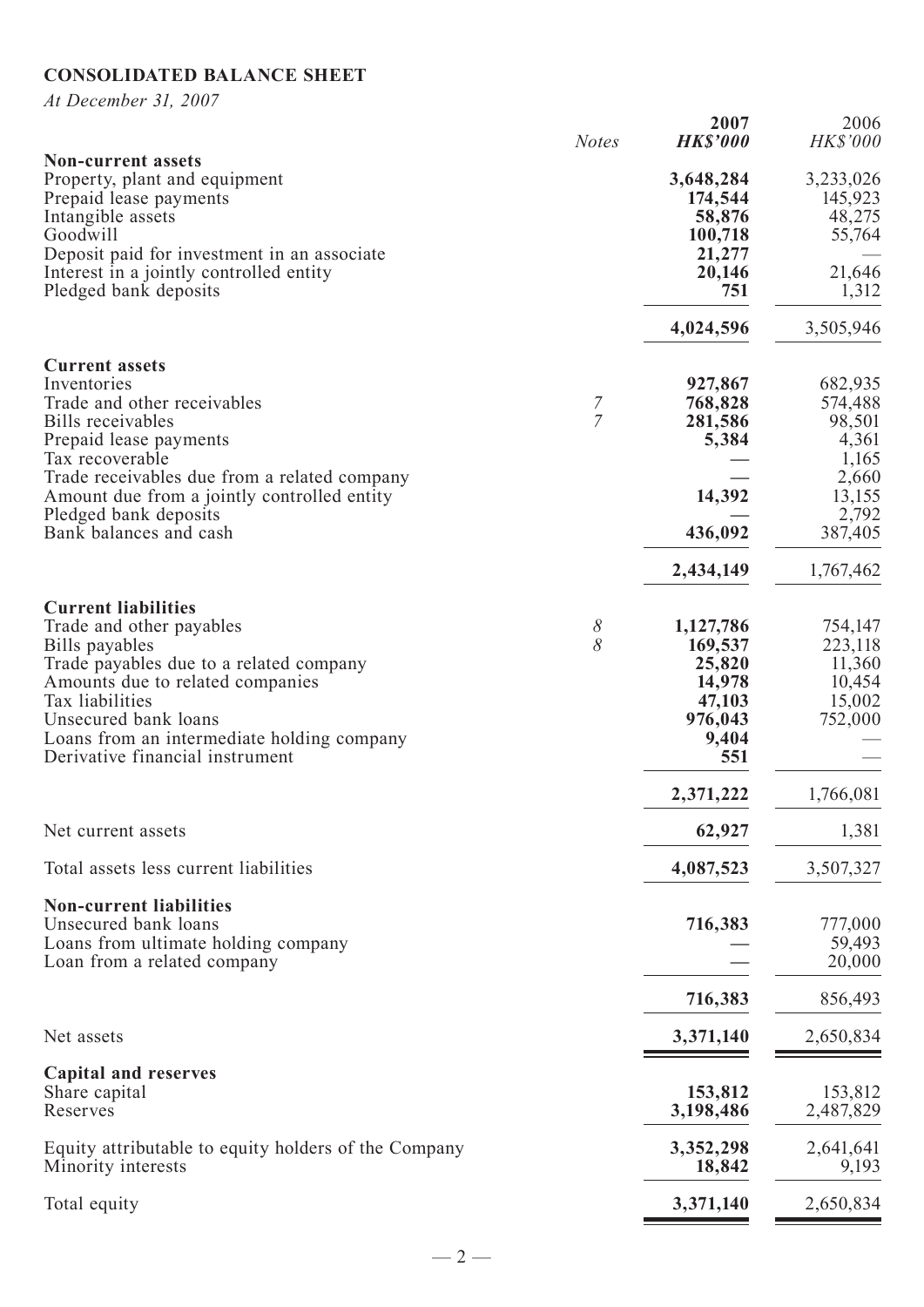*Notes:*

#### **1. Accounting policies**

The consolidated financial statements have been prepared in accordance with the Hong Kong Financial Reporting Standards issued by the Hong Kong Institute of Certified Public Accountants. In addition, the consolidated financial statements include applicable disclosures required by the Rules Governing the Listing of Securities on The Stock Exchange of Hong Kong Limited (the "Listing Rules") and the Hong Kong Companies Ordinance.

#### **2. Revenue and segment information**

|                | 2007            | 2006      |
|----------------|-----------------|-----------|
|                | <b>HK\$'000</b> | HK\$'000  |
| Sale of goods  | 4,985,795       | 3,536,575 |
| Service income | 264             | 2,179     |
|                | 4,986,059       | 3,538,754 |

#### *Business segments*

The Group reports its primary segment information by products, namely bulk drugs (including penicillin series, cephalosporin series and vitamin C series), finished drugs and others. Segment information about these products is presented below:

#### **For the year ended December 31, 2007**

|                                                             | <b>Bulk Drugs</b>    |                         |                     |                   |                 |                 |                 |  |
|-------------------------------------------------------------|----------------------|-------------------------|---------------------|-------------------|-----------------|-----------------|-----------------|--|
|                                                             | Penicillin<br>series | Cephalosporin<br>series | Vitamin C<br>series | Finished<br>Drugs | Others          | Eliminations    | Consolidated    |  |
|                                                             | <b>HK\$'000</b>      | <b>HK\$'000</b>         | <b>HK\$'000</b>     | <b>HK\$'000</b>   | <b>HK\$'000</b> | <b>HK\$'000</b> | <b>HK\$'000</b> |  |
| <b>REVENUE</b>                                              |                      |                         |                     |                   |                 |                 |                 |  |
| External sales                                              | 1,617,030            | 767,708                 | 1,102,142           | 1,464,008         | 35,171          |                 | 4,986,059       |  |
| Inter-segment sales                                         | 410,999              | 43,695                  | 803                 |                   | 19,069          | (474, 566)      |                 |  |
| <b>TOTAL REVENUE</b>                                        | 2,028,029            | 811,403                 | 1,102,945           | 1,464,008         | 54,240          | (474, 566)      | 4,986,059       |  |
| Inter-segment sales are charged at prevailing market rates. |                      |                         |                     |                   |                 |                 |                 |  |
| <b>SEGMENT RESULTS</b>                                      | 396,726              | 38,261                  | 252,727             | 6,409             | (31,687)        |                 | 662,436         |  |
| Unallocated income                                          |                      |                         |                     |                   |                 |                 | 3,489           |  |
| Unallocated expenses                                        |                      |                         |                     |                   |                 |                 | (27, 534)       |  |
| Operating profit                                            |                      |                         |                     |                   |                 |                 | 638,391         |  |
| Share of loss of a jointly                                  |                      |                         |                     |                   |                 |                 |                 |  |
| controlled entity<br>Change in fair value of a derivative   |                      |                         |                     |                   | (2,683)         |                 | (2, 683)        |  |
| financial instrument                                        |                      |                         |                     |                   |                 |                 | (551)           |  |
| Finance costs                                               |                      |                         |                     |                   |                 |                 | (112, 809)      |  |
| Profit before tax                                           |                      |                         |                     |                   |                 |                 | 522,348         |  |
| Income tax charge                                           |                      |                         |                     |                   |                 |                 | (45, 569)       |  |
| Profit for the year                                         |                      |                         |                     |                   |                 |                 | 476,779         |  |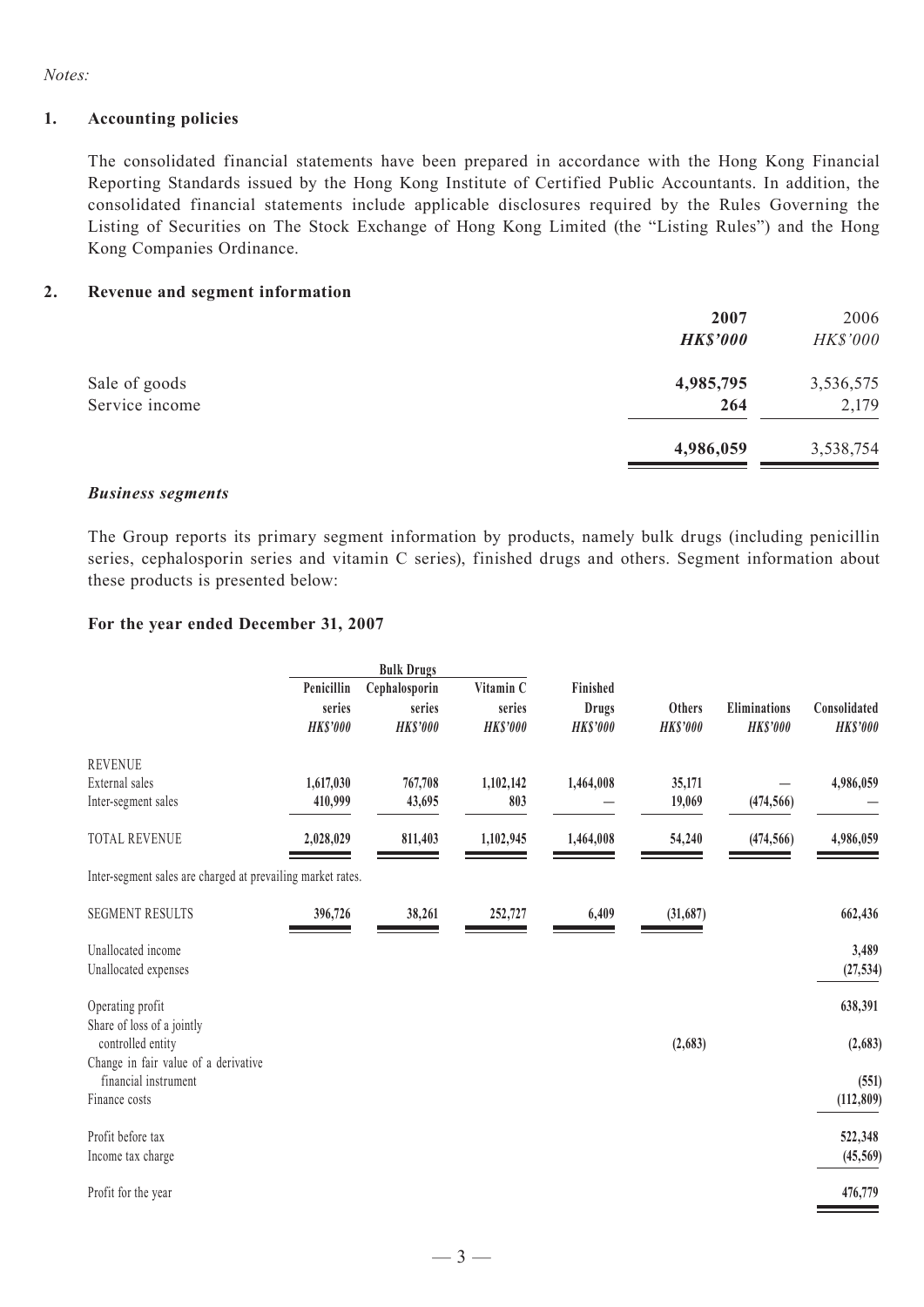### For the year ended December 31, 2006

|                                                             | Penicillin<br>series<br>HK\$'000 | <b>Bulk Drugs</b><br>Cephalosporin<br>series<br>HK\$'000 | Vitamin C<br>series<br>HK\$'000 | Finished<br>Drugs<br>HK\$'000 | Others<br>HK\$'000 | Eliminations<br>HK\$'000 | Consolidated<br>HK\$'000 |
|-------------------------------------------------------------|----------------------------------|----------------------------------------------------------|---------------------------------|-------------------------------|--------------------|--------------------------|--------------------------|
| <b>REVENUE</b><br>External sales                            | 1,016,186                        | 671,996                                                  | 575,303                         | 1,255,518                     | 19,751             |                          | 3,538,754                |
| Inter-segment sales                                         | 202,634                          | 78,740                                                   | 606                             |                               |                    | (281,980)                |                          |
| <b>TOTAL REVENUE</b>                                        | 1,218,820                        | 750,736                                                  | 575,909                         | 1,255,518                     | 19,751             | (281,980)                | 3,538,754                |
| Inter-segment sales are charged at prevailing market rates. |                                  |                                                          |                                 |                               |                    |                          |                          |
| <b>SEGMENT RESULTS</b>                                      | 82,727                           | 29,958                                                   | (11, 274)                       | 30,556                        | (18, 779)          |                          | 113,188                  |
| Unallocated income<br>Unallocated expenses                  |                                  |                                                          |                                 |                               |                    |                          | 4,284<br>(16,746)        |
| Operating profit<br>Share of loss of a jointly              |                                  |                                                          |                                 |                               |                    |                          | 100,726                  |
| controlled entity<br>Finance costs                          |                                  |                                                          |                                 |                               | (3,350)            |                          | (3,350)<br>(95, 776)     |
| Profit before tax<br>Income tax credit                      |                                  |                                                          |                                 |                               |                    |                          | 1,600<br>13,763          |
| Profit for the year                                         |                                  |                                                          |                                 |                               |                    |                          | 15,363                   |

## *Geographical segments*

The following is an analysis of the Group's revenue by geographical market based on the geographical location of customers for the year:

| 2007            | 2006            |
|-----------------|-----------------|
| <b>HK\$'000</b> | <b>HK\$'000</b> |
| 3,437,359       | 2,486,009       |
| 848,862         | 614,837         |
| 302,227         | 216,860         |
| 344,553         | 191,301         |
| 53,058          | 29,747          |
| 4,986,059       | 3,538,754       |
|                 |                 |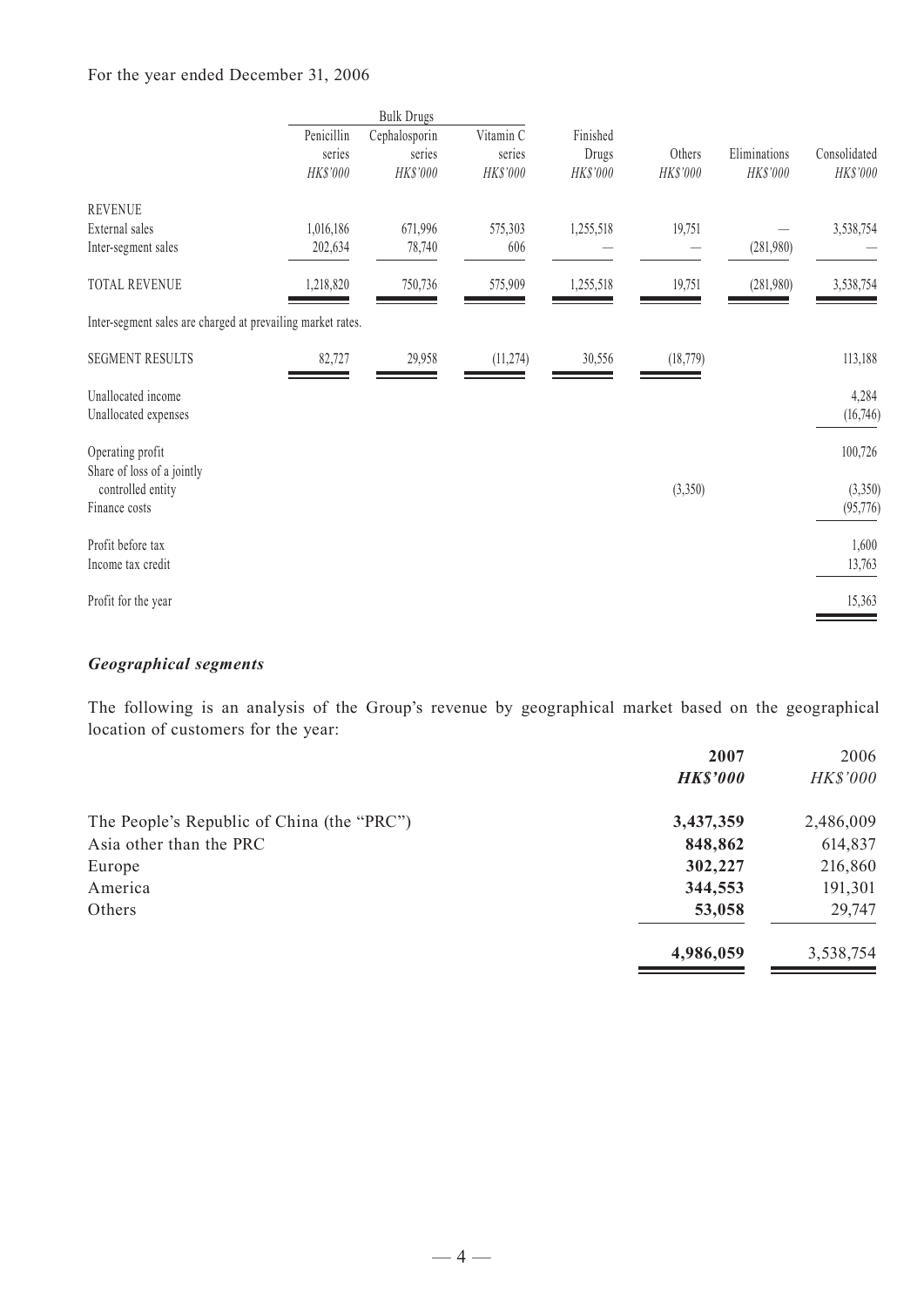#### **3. Profit before tax**

|                                                               | 2007            | 2006     |
|---------------------------------------------------------------|-----------------|----------|
|                                                               | <b>HK\$'000</b> | HK\$'000 |
| Profit before tax has been arrived                            |                 |          |
| at after charging (crediting):                                |                 |          |
| Staff costs, including those of directors                     | 371,906         | 252,032  |
| Contribution to retirement benefit                            |                 |          |
| schemes, including those of directors                         | 53,570          | 43,104   |
| Total staff costs                                             | 425,476         | 295,136  |
| Amortisation of intangible assets (included in cost of sales) | 28,204          | 20,902   |
| Amortisation of prepaid lease payments                        | 5,384           | 4,361    |
| Depreciation of property, plant and equipment                 | 392,795         | 311,391  |
| Total depreciation and amortisation                           | 426,383         | 336,654  |
| Auditor's remuneration                                        | 1,800           | 1,600    |
| Interest income                                               | (3,489)         | (4, 284) |
| Loss (gain) on disposal/write-off of                          |                 |          |
| property, plant and equipment                                 | 48,549          | (3)      |
| Net foreign exchange losses                                   | 10,574          | 2,726    |
| Research and development expenses                             | 17,275          | 8,148    |
| Release of liability from a minority shareholder              |                 | (1, 595) |
| Income tax charge (credit)                                    |                 |          |
|                                                               | 2007            | 2006     |
|                                                               | <b>HK\$'000</b> | HK\$'000 |
| The tax charge (credit) comprises:                            |                 |          |
| PRC Enterprise Income Tax                                     |                 |          |
| — Current year                                                | 60,169          | 4,285    |
| - Under(over)provision in prior years                         | 148             | (1, 337) |
| - Tax credits/refunds                                         | (14, 748)       | (16,711) |
|                                                               | 45,569          | (13,763) |
|                                                               |                 |          |

No Hong Kong Profits Tax is payable by the Company nor its subsidiaries incorporated in Hong Kong since they either had no assessable profits or incurred tax losses for both years. Taxation arising in other jurisdictions is calculated at the rate prevailing in the relevant jurisdiction.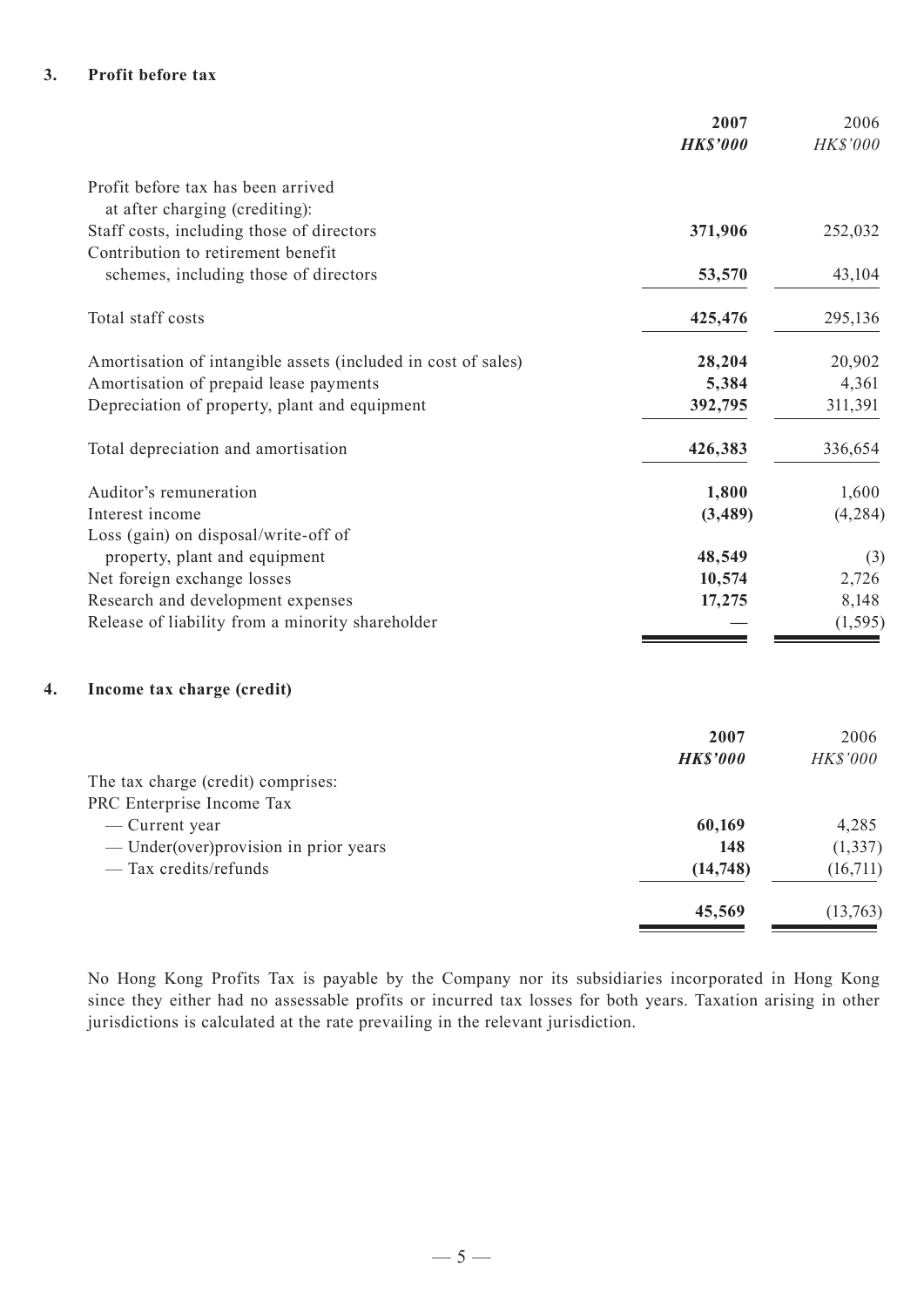Pursuant to the relevant laws and regulations in the PRC, certain subsidiaries of the Company are entitled to exemption and relief from PRC Enterprise Income Tax starting from their first profit-making years. In addition, pursuant to approvals granted by the relevant tax authority, certain subsidiaries of the Company were granted tax credits/refunds, which were mainly derived from the following activities:

- a) A subsidiary of the Company was entitled to tax refunds on the basis that the subsidiary has, instead of making distributions to its foreign shareholders, re-invested certain distributable reserves as capital contributions to two PRC subsidiaries set up in previous years.
- b) Tax credits resulted from the purchase of plant and equipment manufactured in the PRC by certain subsidiaries of the Company. The tax credits are calculated with reference to 40% of the cost of the qualifying plant and equipment approved by the relevant tax authority. Such credits can be used to offset against current and future tax charges of the subsidiaries, subject to certain conditions as specified in each approval document from the relevant tax authority.

The income tax for both years represents income tax provision which has taken into account of the abovementioned tax incentives.

At the balance sheet date, the Group had unused tax losses of HK\$141,440,000 (2006: HK\$141,262,000) available for offset against future profits. No deferred tax asset has been recognised in respect of such losses due to the unpredictability of future profit streams. Most of the unrecognised tax losses will expire in various dates up to 2012.

There was no other significant unprovided deferred tax for the year or at the balance sheet date.

#### **5. Proposed dividend**

The Board of Directors recommends the payment of a final dividend of HK5 cents per share for the year ended December 31, 2007 (2006: Nil), representing a distribution of approximately HK\$76,906,000. Subject to shareholders' approval of the final dividend at the annual general meeting on May 23, 2008, payment of the final dividend will be made on June 10, 2008 to shareholders whose names appear on the register of members of the Company on May 23, 2008.

The register of members of the Company will be closed from May 19, 2008 to May 23, 2008, both dates inclusive, during which period no transfer of shares will be effected. In order to qualify for the entitlement of the final dividend, all transfer forms accompanied by the relevant share certificates must be lodged with the Company's share registrar, Tricor Secretaries Limited, at 26th Floor, Tesbury Centre, 28 Queen's Road East, Hong Kong, for registration not later than 4:30 p.m. on Friday, May 16, 2008.

#### **6. Earnings per share**

The calculation of the basic earnings per share attributable to the equity holders of the Company for the year ended December 31, 2007 is based on the profit for the year of HK\$477,388,000 (2006: HK\$15,664,000) and the 1,538,124,661 shares (2006: 1,538,124,661) in issue during the year.

No diluted earnings per share is presented for the years ended December 31, 2006 and 2007 as there were no potential ordinary shares in issue during both years.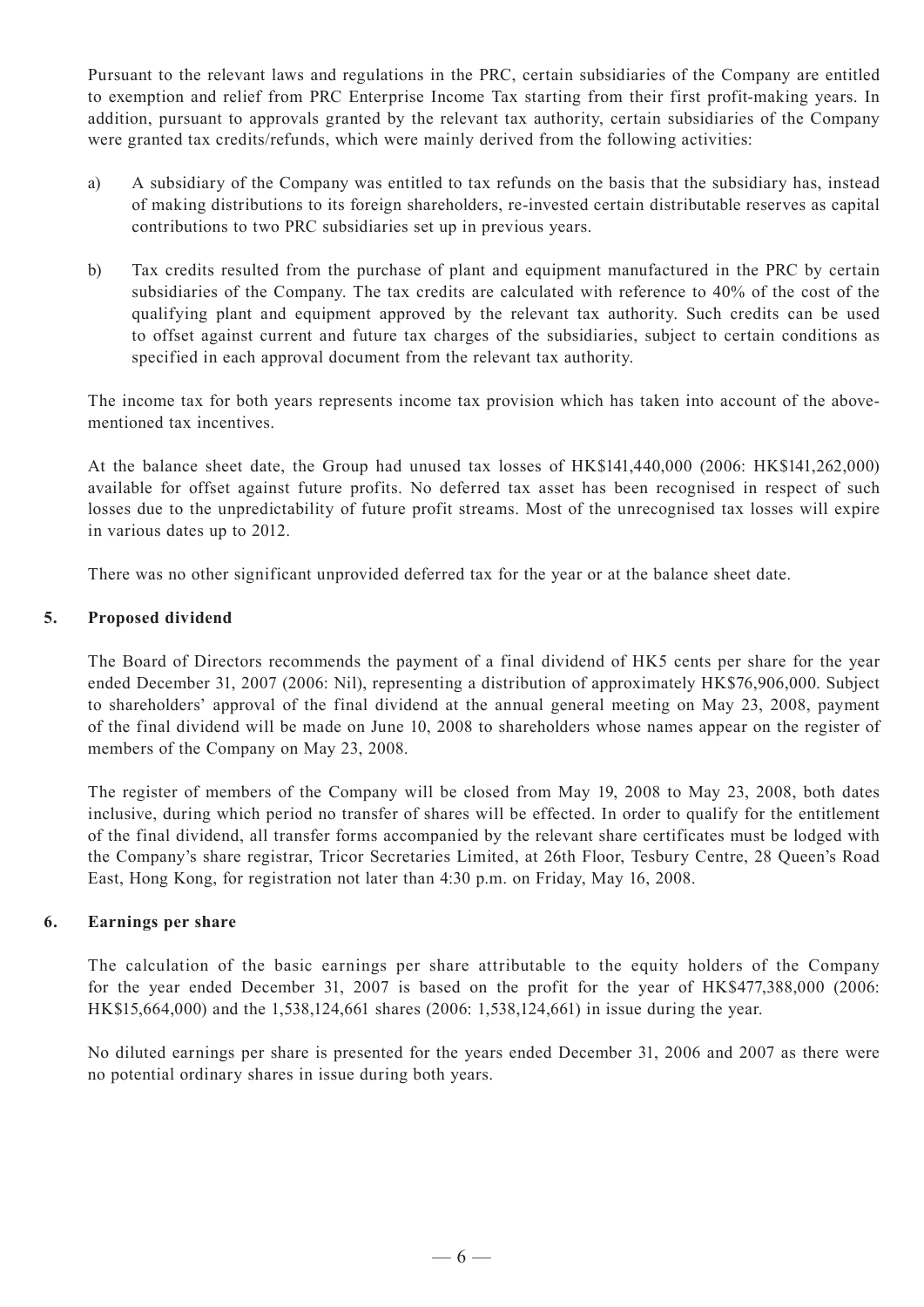#### **7. Trade and other receivables/Bills receivables**

|                                    | 2007<br><b>HK\$'000</b> | 2006<br>HK\$'000 |
|------------------------------------|-------------------------|------------------|
| Trade receivables                  | 674,922                 | 504,297          |
| Less: allowance for doubtful debts | (7,009)                 | (7,009)          |
|                                    | 667,913                 | 497,288          |
| Bills receivables                  | 281,586                 | 98,501           |
|                                    | 949,499                 | 595,789          |
| Other receivables                  | 100,915                 | 77,200           |
|                                    | 1,050,414               | 672,989          |

The Group allows a general credit period of 90 days to its trade customers. The following is an aged analysis of trade receivables (net of allowance for doubtful debts) and bills receivables at the balance sheet date:

|                  | 2007<br><b>HK\$'000</b> | 2006<br>HK\$'000 |
|------------------|-------------------------|------------------|
| $0$ to $90$ days | 917,351                 | 559,880          |
| 91 to 180 days   | 30,534                  | 35,731           |
| 181 to 365 days  | 1,614                   | 178              |
|                  | 949,499                 | 595,789          |

### **8. Trade and other payables/Bills payables**

|                | 2007            | 2006     |
|----------------|-----------------|----------|
|                | <b>HK\$'000</b> | HK\$'000 |
| Trade payables | 479,686         | 406,100  |
| Bills payables | 169,537         | 223,118  |
|                | 649,223         | 629,218  |
| Other payables | 648,100         | 348,047  |
|                | 1,297,323       | 977,265  |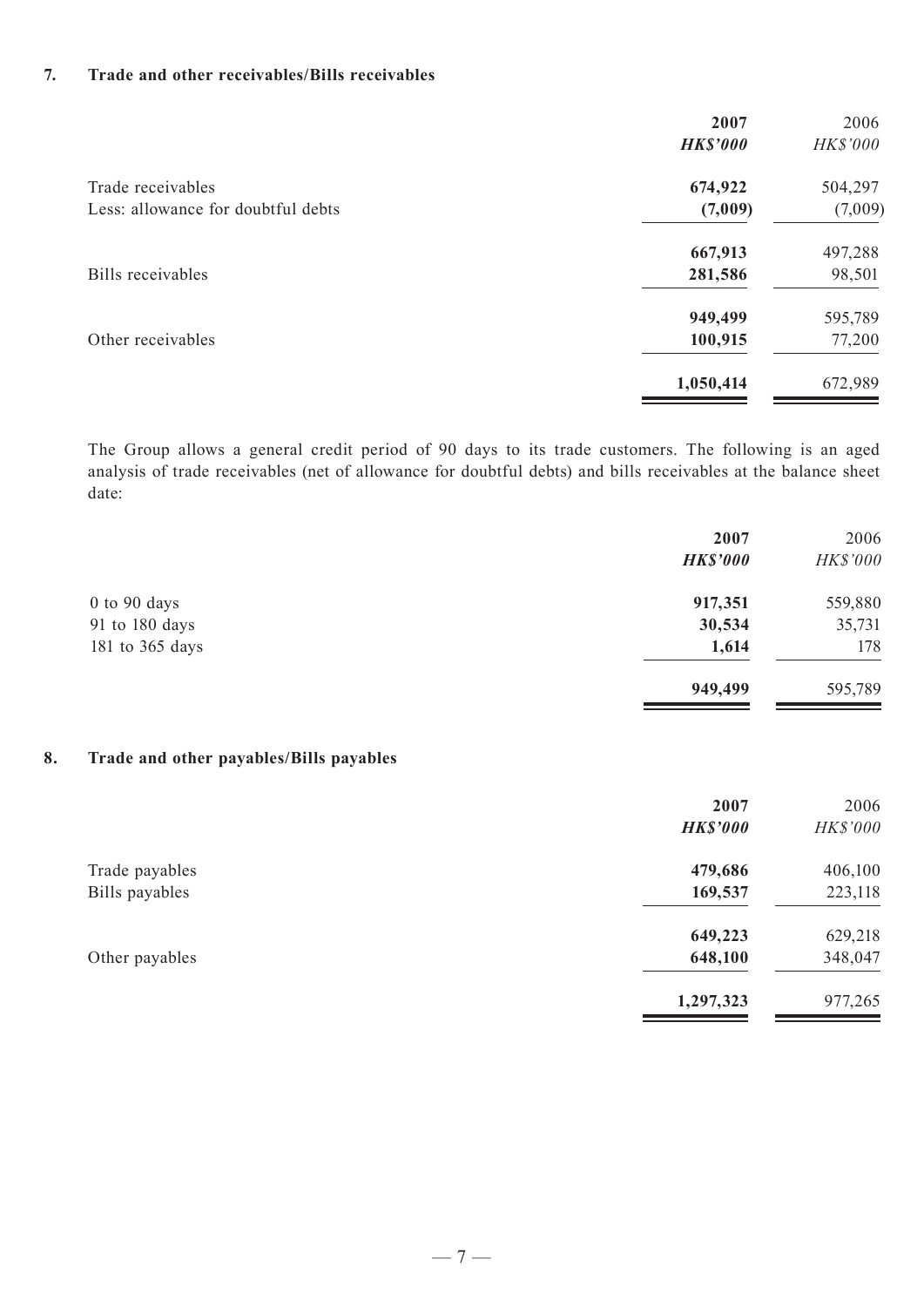The following is an aged analysis of trade and bills payables at the balance sheet date:

|                    | 2007<br><b>HK\$'000</b> | 2006<br>HK\$'000 |
|--------------------|-------------------------|------------------|
| $0$ to $90$ days   | 595,033                 | 555,975          |
| 91 to 180 days     | 29,572                  | 54,433           |
| 181 to 365 days    | 11,194                  | 9,917            |
| More than 365 days | 13,424                  | 8,893            |
|                    | 649,223                 | 629,218          |

### **BUSINESS REVIEW AND OUTLOOK**

#### **Vitamin C series**

Total sales volume of the major products of this series increased by 13% to 28,288 tonnes for the current year. With the market supply and demand moving towards a more balanced state, product prices rebounded significantly during the year. The average price of vitamin C for the year was US\$4.60 per kg, an increase of 64.3% over US\$2.80 of the previous year. The gross profit margin of the entire series increased from 13.5% in the previous year to 38.0% in the current year.

The current market demand for vitamin C remains strong and product prices continue to stay at a satisfactory level. It is expected that the performance of this business will be able to improve further in 2008.

#### **Penicillin series**

Total sales volume of the major products of this series decreased by 5% to 8,102 tonnes for the current year. During the year, market supply has been affected by the more stringent environmental regulations, resulting in a sharp increase of the product prices. The respective average prices of penicillin industrial salt, amoxicillin and 6-APA for the year were US\$17.86, US\$35.11 and US\$38.51 per kg, substantially higher than the respective average prices of US\$10.01, US\$22.20 and US\$20.92 of the previous year. The gross profit margin of the entire series increased from 15.7% in the previous year to 37.5% in the current year.

Market supply has gradually returned to normal with the improvement in the area of environmental protection. Coupled with the addition of new production capacity in the market, product prices began to decline swiftly in the fourth quarter. Currently, the inventory pressure of the manufacturers has been lessened and product prices have begun to recover from the low level at the beginning of the year. However, the performance of this business in 2008 is not expected to be able to achieve the same profitability level of 2007.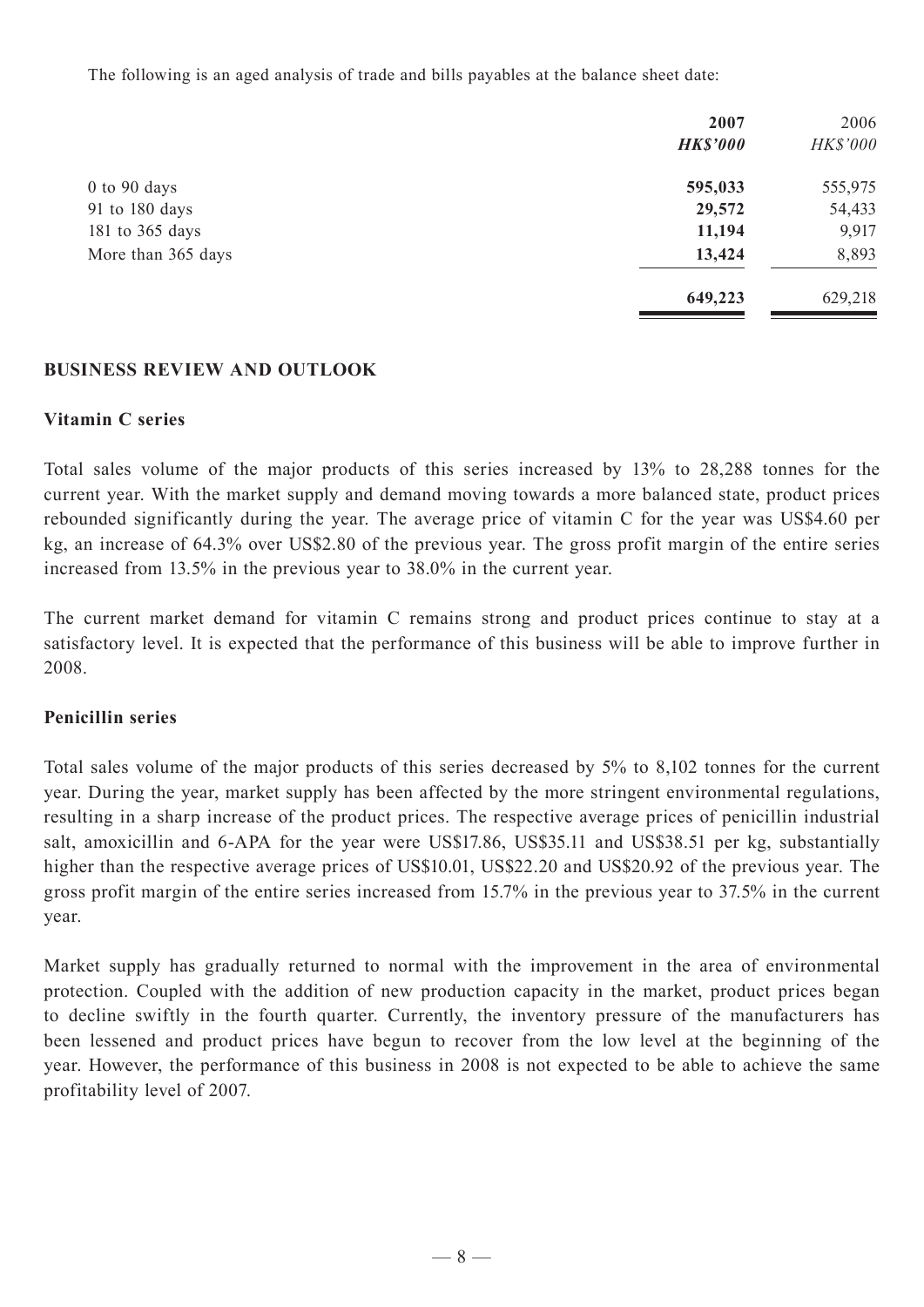## **Cephalosporin series**

Total sales volume of the major products of this series decreased by 4% to 1,061 tonnes for the current year. After the significant drop in previous year, product prices steadily recovered during the year. The average price of 7-ACA for the year was US\$91.31 per kg, an increase of 21.3% over US\$75.25 of the previous year. Gross profit margin of the entire series increased from 13.5% in the previous year to 16.2% in the current year.

Product prices have declined recently. It is expected that the performance of this business will be relatively stable in 2008.

## **Finished drugs**

Even though market competition was still fierce in the current year, revenue of this business managed to grow by 16.6%. Gross profit margin increased from 22.1% in the previous year to 25.0% in the current year. Sales revenue of the vitamin C supplement products reached HK\$64,000,000 for the year, a growth of 74% as compared with the previous year's figure. However, with the substantial increase of selling and distribution expenses, this business only ended up recording an operating profit of HK\$6,409,000 for the year, a decline of 79% as compared with the previous year's figure.

Market competition is expected to remain fierce. The Group will try to enhance the performance in 2008 by the introduction of new products and strengthening of sales efforts.

## **Patent drug**

The patent drug, butylphthalide, maintained a steady growth in sales during the year. Apart from strengthening the domestic sales efforts, the Group will continue its efforts to tap into the overseas market.

### **FINANCIAL REVIEW**

## **Liquidity and financial position**

In 2007, the Group's operating activities generated a net cash inflow of HK\$899,494,000. Capital expenditure in relation to the additions of fixed assets amounted to HK\$491,740,000. As at December 31, 2007, the Group's current ratio was 1.0, same as the level of the previous year. Debtor turnover period (ratio of the total of trade receivables and bills receivables balance to sales, inclusive of value added tax for sales in the PRC) was 62 days in the current year, as compared with 55 days a year earlier. Owing to the slowdown in sales of penicillin products in the second half of the year, inventory turnover period (ratio of inventories balance to cost of goods sold) increased from 85 days in the previous year to 98 days in the current year.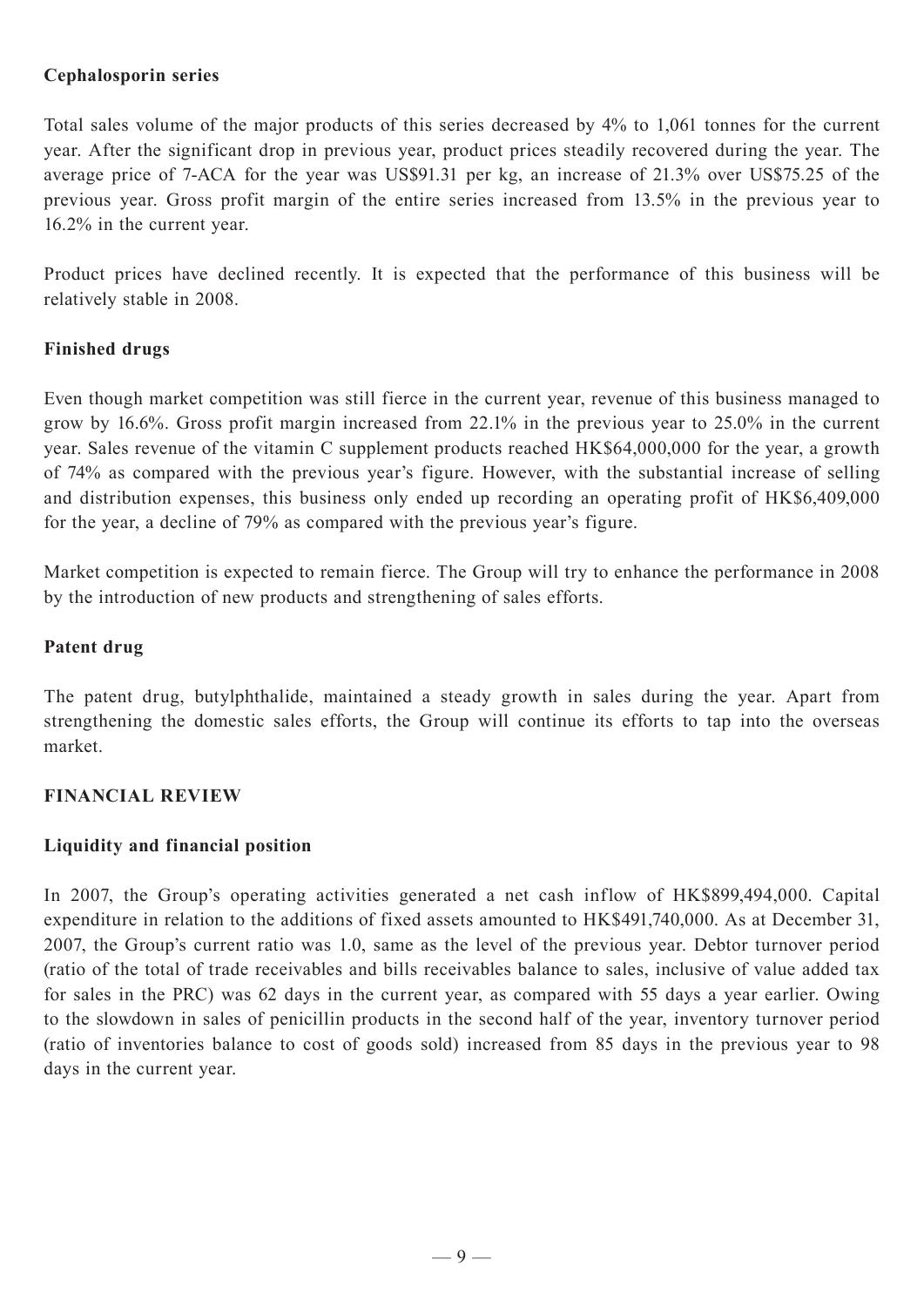As at December 31, 2007, the Group had total borrowings of HK\$1,701,830,000 (comprising bank loans of HK\$1,692,426,000 and loans from an intermediate holding company of HK\$9,404,000). The maturity profile spreads over a period of four years with HK\$985,447,000 repayable within one year and the remaining HK\$716,383,000 repayable between two to four years. Net gearing ratio as at December 31, 2007 was 38% (which was calculated on the basis of the Group's total borrowings net of bank balances and cash of HK\$436,843,000 over shareholders' equity at the balance sheet date), as compared with 46% a year earlier.

38% of the Group's borrowings are denominated in Hong Kong dollars and the remaining 62% in Renminbi. The Group's revenues are denominated mainly either in Renminbi or in US dollars. Foreign exchange forward contracts are employed by the Group to minimise the currency exposure.

## **Pledge of assets**

As at December 31, 2007, bank deposits of HK\$751,000 (2006: HK\$4,104,000) were pledged to banks to secure banking facilities granted to the Group.

## **Contingent liabilities**

As disclosed in the Company's press announcement dated February 22, 2005, the Company and one of its subsidiaries are named as, among others, defendants in a number of antitrust complaints filed in the United States. Up to the date of this announcement, four antirust complaints have been served on the company and three antitrust complaints have been served on the subsidiary.

The directors and management of the Company intend to contest the claims set out in the antitrust complaints vigorously. The Group has appointed legal advisors to advise them in the legal proceedings and the outcome of the antitrust complaints cannot be reliably estimated with reasonable certainty at this stage.

Further information on the antitrust complaints is set out in note 40 to the accounts in the 2007 Annual Report.

## **Employees**

As at December 31, 2007, the Group had about 9,370 employees, the majority of them were employed in the PRC. The Group will continue to offer competitive remuneration packages, discretionary share options and bonuses to staff based on the performance of the Group and the individual employee.